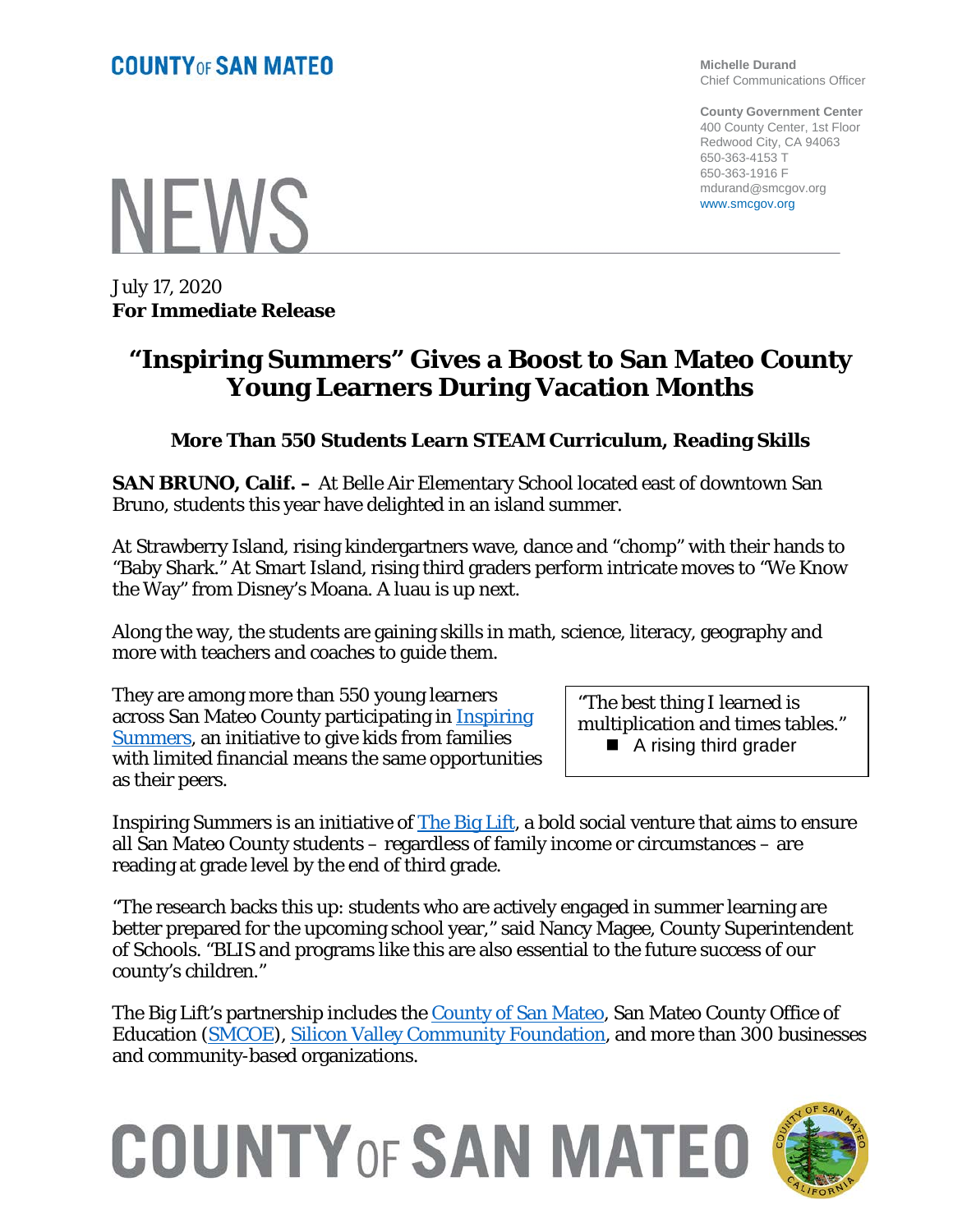Inspiring Summers is a four-week summer enrichment intervention for incoming kindergarten, first, second and third graders that is free to qualified families. Graduations are being held at locations across the county this week and next to celebrate participants' achievements.

"Up until the end of third grade, children are learning to read. Beginning in fourth grade most children are reading to learn – gaining knowledge about the world around them," said San Mateo County Supervisor Carole Groom.

"This is a key benchmark because students not reading at grade level will fall further behind without interventions such as Inspiring Summers," she said.

The program also aims to not only halt but reverse the "summer slide," when many students lose two months or more of learning skills during vacation.

[BellXcel,](https://www.bellxcel.org/) a nationally recognized educational nonprofit, provides evidence-based literacy curriculum taught by local credentialed teachers. Students enrolled in Inspiring Summers in past years typically *gained* 3.5 months of reading skills, a substantial improvement.

To support family literacy and engagement, San [Mateo County Libraries](https://smcl.org/) (SMCL) provides each student with a Comprehension Box to assist with guided family reading at home and a set of books to build their home libraries. Their parents receive a copy of "English For Everyone: Vocabulary Builder."

"The best thing I learned about was the elements because I didn't know about them."

■ A rising third grader

The STEAM curriculum – Science, Technology, Engineering, Art and Math – features a different twist this year that allows for more flexibility and activities that families can do together at home.

Each young scholar receives a kit that includes hands-on materials with engaging activities for each family, as well as instructions in English and Spanish. SMCL coach staff also created videos hosted through a YouTube playlist which demonstrated each of 20 activities to make it easier for families to follow along.

"The Big Lift summer programs are designed for children to have fun and keep learning at the same time," Groom said.

Due to COVID-19, the program at all sites follows the [San Mateo County Pandemic](https://www.smcoe.org/assets/files/Alert_FIL/Pandemic_Recovery_Framework.pdf)  [Recovery Framework,](https://www.smcoe.org/assets/files/Alert_FIL/Pandemic_Recovery_Framework.pdf) developed by the SMCOE and health partners to guide safety protocols intended to reduce the risk of spread of the coronavirus in schools.

Christine Thorsteinson of the SVCF said teachers gained a great deal of knowledge about how to instruct while wearing face coverings and helping students to practice physical distancing and other safety protocols.

# **COUNTY OF SAN MATEO**